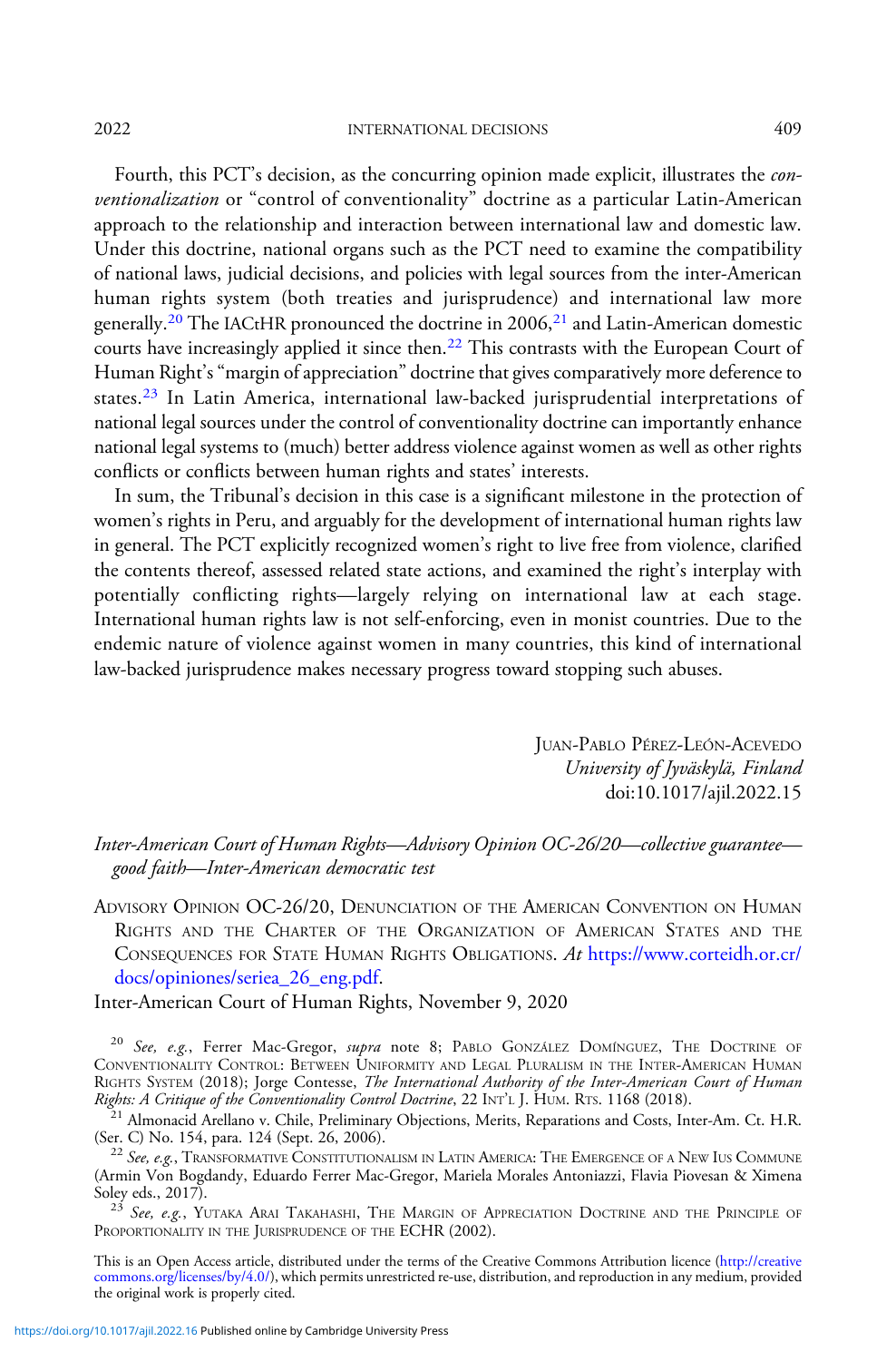In Advisory Opinion OC-26/20 (Advisory Opinion or AO), the Inter-American Court of Human Rights (Court or IACtHR) set forth the principles that apply to state disengagement with the Inter-American human rights system (IAHRS). Responding to a request submitted by Colombia, the AO addresses three issues. First, the "international human rights obligations of a member State of the [OAS] that has denounced the American Convention on Human Rights." Second, it considers the "effects on the international human rights obligations of a member State of the OAS that is not party to the American Convention and has denounced the charter of the OAS." And third, the relevance of the overarching collective guarantee embodied by Inter-American human rights instruments in the specific context of denunciations and withdrawals. According to the Court, the notion of a collective guarantee entails "a general duty of protection . . . in order to ensure the effectiveness of those instruments, as a rule of an *erga omnes partes* nature" that is enhanced by "collective application" and takes account of "the asymmetrical relationship between the individual and the State" (para. 164). Although the Court has elsewhere clarified that the American Convention and other human rights treaties are inspired by higher common values in this way,<sup>1</sup> Advisory Opinion OC-26/20 elucidates the notion of a collective guarantee far more comprehensively. This decision has been taken in a context of rule of law erosion, both in Latin America and beyond.<sup>2</sup> States are increasingly resisting compliance with international courts and tribunals and questioning their authority. Some states have gone further, withdrawing from human rights treaties.<sup>3</sup> Within the OAS, Venezuela's denunciation of the American Convention in 2012 and its subsequent decision to denounce the OAS Charter in  $2017<sup>4</sup>$  raised novel questions about the member states' ongoing collective obligation to prevent human rights violations in the Inter-American system.<sup>5</sup> Nicaragua's recent decision to withdraw from the OAS in November 2021<sup>6</sup> further highlights the AO's importance.

 $^2$  Anne Peters, *The Deconstitutionalisation of International Law in Times of Populism and Pandemic* (virtual presentation given with the University of Nottingham, Mar. 19, 2021), handout *available at [https://www.mpil.de/](https://www.mpil.de/files/pdf6/apeters_deconstitutionalisation-v1.pdf)* fi[les/pdf6/apeters\\_deconstitutionalisation-v1.pdf](https://www.mpil.de/files/pdf6/apeters_deconstitutionalisation-v1.pdf); Tom Ginsburg, Authoritarian International Law?, 114 AJIL<br>221 (2020).

<sup>4</sup> Silvia Steininger, Don't Leave Me This Way: Regulating Treaty Withdrawal in the Inter-American Human Rights System, EJIL: TALK! (Mar. 5, 2021), at https://www.ejiltalk.org/dont-leave-me-this-way-regulating-treaty-with-drawal-in-the-inter-american-human-rights-system.

 $^5$  Trinidad and Tobago had earlier withdrawn from the American Convention in 1999. Beyond Latin America, various further cases of backlash and withdrawal have been noted by comparative scholars and commentators. Øyvind Stiansen & Erik Voeten, Backlash and Judicial Restraint: Evidence from the European Court of Human Rights, 64 INT'L STUD Q. 770 (2020); Karen J. Alter, James T. Gathii & Laurence R. Helfer, *Backlash Against*<br>International Courts in West, East and Southern Africa: Causes and Consequences, 27 EUR. J. INT'L L. 293 (2016).

 $<sup>6</sup>$  IACHR Press Release, The IACHR Stresses Its Competent Jurisdiction Concerning Nicaragua and Laments</sup> Nicaragua's Decision to Denounce the Charter of the OAS in a Context of Serious Human Rights Violations, Press Release 312 (Nov. 20, 2021), at [https://www.oas.org/en/IACHR/jsForm/?File](https://www.oas.org/en/IACHR/jsForm/?File=/en/iachr/media_center/PReleases/2021/312.asp)=[/en/iachr/media\\_center/](https://www.oas.org/en/IACHR/jsForm/?File=/en/iachr/media_center/PReleases/2021/312.asp) [PReleases/2021/312.asp](https://www.oas.org/en/IACHR/jsForm/?File=/en/iachr/media_center/PReleases/2021/312.asp).

 $1$  See, *inter alia*, Advisory Opinion OC-25/18, para. 199 (Inter-Am. Ct. H.R May 30, 2018); Case of González, et al. ("Cotton Field") v. Mexico, Judgment, Preliminary Objection, Merits, Reparations and Costs, Inter-Am. Ct. H.R. (ser. C) No. 205, para. 62 (Nov. 16, 2009); Case of the Constitutional Court v. Peru, Judgment (ser. C) No. 55, para. 41 (Sept. 24, 1999); and Case of González, et al. ("Campo Algodonero") v. Mexico, supra note 1, para. 62; Case of Ivcher-Bronstein v. Peru, Judgment, Inter-Am. Ct. H.R (ser. C) No. 54, para. 42 (Sept. 24, 1999); the latter with reference to Ireland v. UK, App. No. 5310/71 (Eur. Ct. H.R. Mar. 20, 1978), at [https://hudoc.echr.](https://hudoc.echr.coe.int/eng?i=001-57506)<br>coe.int/eng?i=001-57506.

 $^3$  Laurence R. Helfer, Rethinking Derogations from Human Rights Treaties, 115 AJIL 20 (2021); Wayne Sandholtz, Yining Bei & Kayla Caldwell, *Backlash and International Human Rights Courts, in* CONTRACTING<br>HUMAN RIGHTS: CRISIS, ACCOUNTABILITY, AND OPPORTUNITY 159 (Alison Brysk & Michael Stohl eds., 2018).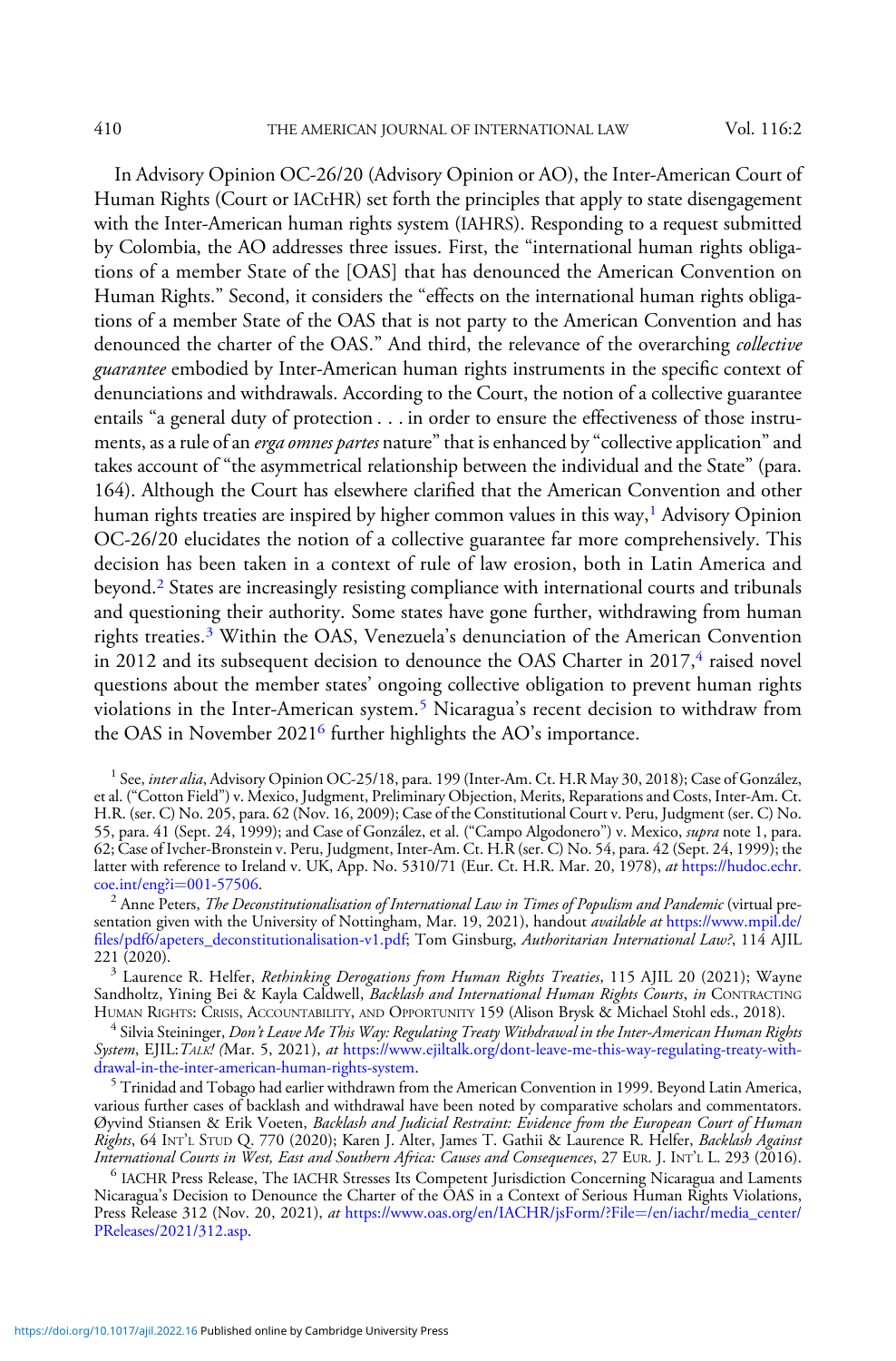At its core, the Court offers a "legal solution to the interpretations of the American Convention, the OAS Charter, the American Declaration and other treaties concerning the protection of human rights in the Americas" in the face of disengagement of the IAHRS (para. 174). The Advisory Opinion also considers: (1) the possibility of assessing the legality of the denunciation under national constitutional law; (2) the denouncing state's ongoing commitment to protect human rights not withstanding its withdrawal from the American Convention and the OAS; and (3) the obligation of all OAS member states to collectively guarantee human rights in the region, including by the denouncing state (para. 72). Hence, not only should states parties to the Convention as well as the OAS member states examine the constitutionality and democratic character of a state's decision to denounce these conventions; where denunciations do not satisfy this"democratic principle," member states have a further duty to activate other institutional and peaceful mechanisms for collectively guaranteeing universal and constitutionally enshrined human rights norms (para. 173). This implies that a state withdrawing from the OAS remains subject to an enforceable minimum threshold of human rights protection (para. 94).

The first two questions on human rights obligations in cases of denunciation of the American Convention and the OAS Charter are conceptually connected. In the case of denunciation of the American Convention, the Court reiterates that "obligations associated with the minimum threshold of protection through the Charter of the OAS and the American Declaration remain under the supervision of the Inter-American Commission" (para. 115). International obligations also persist in the case of denunciation of the OAS (paras. 150–52). In particular, "the Court reiterates that the denouncing State remains obligated to comply with reparations ordered by the Court in its contentious role, even after the denunciation of the OAS Charter becomes final," given that the denouncing state has accepted the Court's jurisdiction (para. 152). In both cases, "customary norms, those derived from general principles of international law and those pertaining to jus cogens continue to bind the state by virtue of general international law" (paras. 151, 155).

In analyzing the first question—the obligations remaining following denunciations of the American Convention—the Court began by reaffirming its stance that human rights treaties are special and legally distinctive. In particular, their protections mainly apply to individuals. As such, the Court considered that the American Convention should be interpreted in accordance with the *pro personae* principle, such that "human rights norms should be interpreted as extensively as possible when recognising individuals' rights and, by contrast, as restrictively as possible when the norm imposes limits on the enjoyment of human rights."<sup>7</sup>

Starting from that position, the Court noted that the American Convention does not expressly incorporate any domestic procedural requirements for denunciation (such as rules specifying which government actors are competent to withdraw from a treaty). The Court thus turned to the domestic laws of the member states to determine whether a common practice could be identified that might aid its interpretation (para. 62). It concludes, however, that there is no uniformity:

the denunciation of a human right treaty—particularly one that establishes a jurisdictional system for the protection of human rights, such as the American Convention—

 $^7$  Hayde Rodarte Berbera. The Pro Personae Principle and Its Application by Mexican Courts, 4 QUEEN MARY HUM. RTS. L. REV. 1 (2017).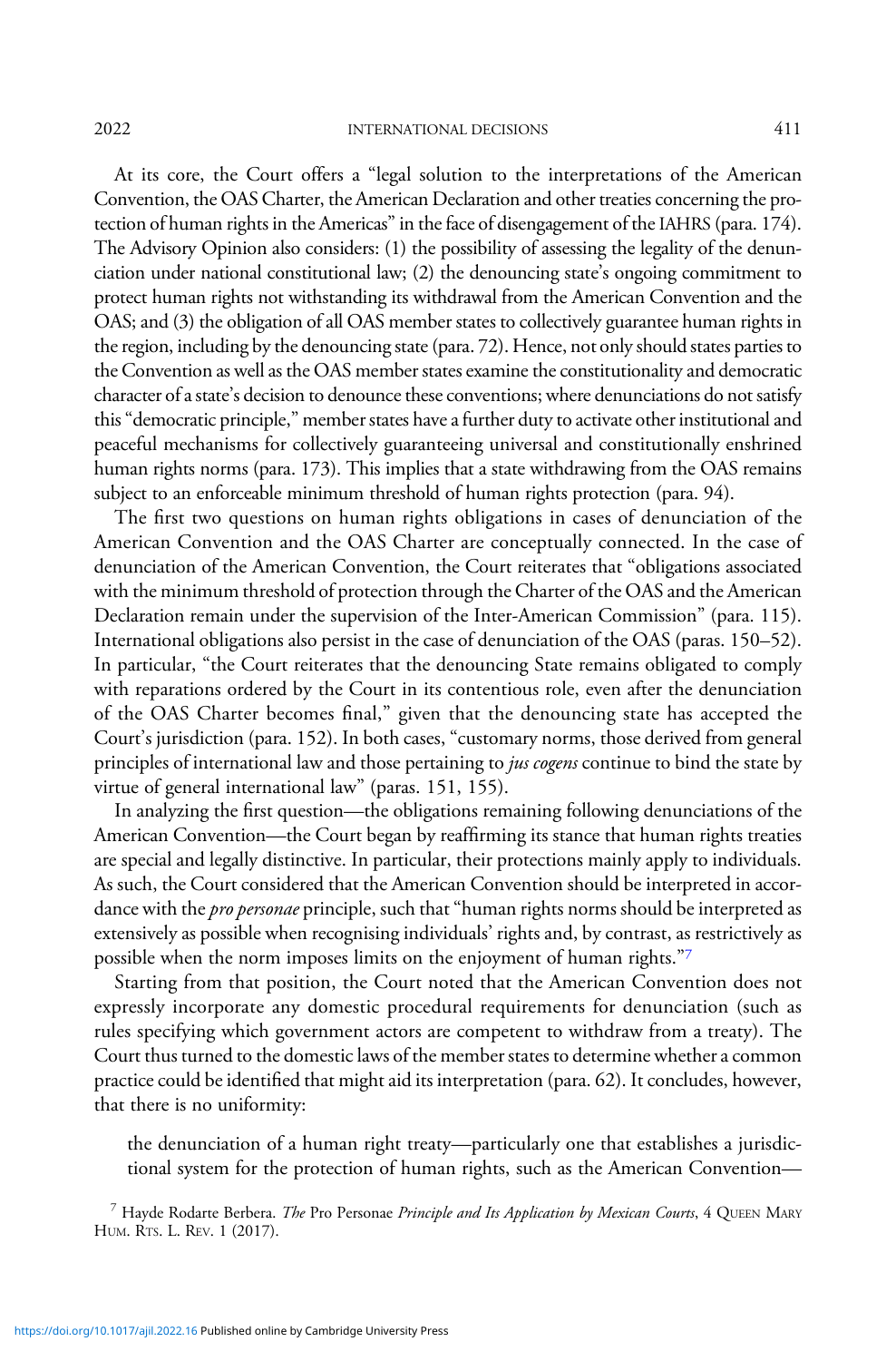must be subject to a pluralistic, public and transparent debate within the States, as it is a matter of great public interest because it implies a possible curtailment of rights and, in turn, of access to international justice. (Para. 64.)

Thus, the Court emphasizes that the denunciation of the American Convention should be done using a similar procedure as that used for acceding to and ratifying such international instruments in the first place. It derived this "principle of parallelism of forms" (id.) from its assertion that there is "a tendency" (para. 62), especially in countries where the abrogation of international norms is regulated by the constitution, that a domestic deliberative decision involving legislative organs is necessary to comply with the democratic principle.

Furthermore, the Court reasoned that when an OAS member state denounces the American Convention, the obligations set forth in that treaty as well as individual petitions and contentious cases remain in effect during the one-year transition period specified in Article 78.1 (paras. 68–75). The transitional period reduces the incentive to denounce out of "pressure from a specific situation or contingency" (id.).

In addition, the IACtHR held that "it is crucial to probe a State's good faith in relation to the purpose and context of a denunciation" (para. 73). The Court identified six examples of potentially bad faith denunciations whose legality is questionable: first, most directly related to the denunciation, when the main reason to withdraw is a disagreement with a decision made by a body of the Inter-American system (such as the Court or the Commission); second, when the denunciation involves indefinite suspension of human rights guarantees or violations of non-derogable rights; third, in case of severe, massive, or systematic human rights violations; fourth, in the case of a progressive erosion of democratic institutions; fifth, the manifest, irregular, or unconstitutional alteration or capture of the democratic order; and, finally, sixth, potentially in case of an armed internal conflict (although that situation is particularly complex) (id.).

Moreover, the Court considered that it "is essential to determine whether the decision to denounce is taken in the context of a 'minimum level of democratic quality,' that would indicate the State's good faith" (n. 110). By referring to the Inter-American Democratic Charter, the Court established that a denunciation of the Convention should only occur in the context of sufficient respect for democratic core principles such as the guarantee of human rights and free and fair elections. This finding correlates with the previous discussion of the domestic procedures required for a denunciation in "good faith."

Beyond the persistence of convention obligations during the transition period, the Court found that denunciations of the American Convention have no retroactive effects (paras. 76–82). Moreover, the denouncing state's general international law obligations remain in force, including: (1) those deriving from other Inter-American treaties that the state has ratified (para. 83–89); (2) the principles derived from the American Convention and other international human rights instruments that have been legally integrated or constitutionally enshrined at the domestic level (paras. 90–93); (3) the obligations derived from the OAS Charter and the American Declaration of the Rights and Duties of Man, which can be enforced by the Inter-American Commission (paras. 94–99); and (4) jus cogens, customary norms, and general principles of international law (paras.  $100-10$ ).<sup>8</sup>

 $8$  See paragraph 106 for considerations on *jus cogens* norms recognized on behalf of the Court.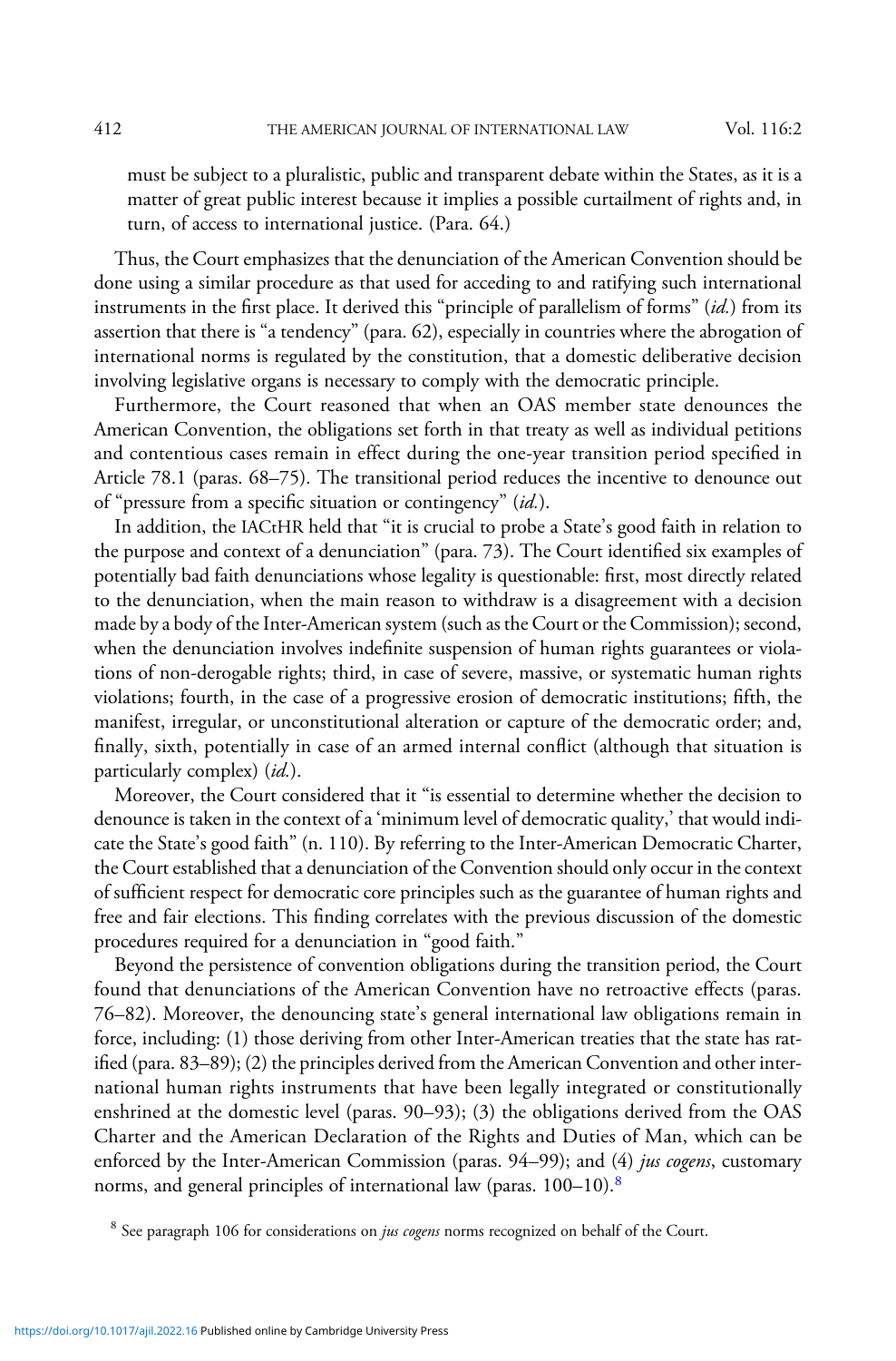The Court approached the second question, on the effects of withdrawing from the OAS Charter, in a parallel fashion. As with the American Convention, it held that the Charter cannot be denounced with immediate effect (Art. 143). For the Court, the Charter's obligations "have their origin in the purposes and axiological principles reflected therein," which "include the promotion and defense of human rights without discrimination" (para. 136). Considering that a denunciation of the Charter and consequent withdrawal from the OAS would leave persons under the jurisdiction of the denouncing state unprotected by regional bodies such as the Inter-American Commission, the Court highlighted need for a collective response by other OAS member states, as discussed further below. Finally, the Advisory Opinion considered the wider consequences of denouncing the OAS Charter, reiterating that human rights standards remain applicable in the transitional period, and that other ratified international human rights instruments also maintain their validity (paras. 155–57).

The Court turned, lastly, to the third question: what are the obligations of *other* OAS member states when a country seeks to withdraw from either the American Convention or the OAS Charter. The Court clarified that the remaining states must not "remain impassive and indifferent when denunciations are made for reasons or in contexts contrary to the principle of good faith" (para. 162). This conclusion was bolstered by the collective guarantee arising from a shared interest of all member states in the effectiveness of the Inter-American system. The OA calls upon member states, but also the political bodies of the Organization, to adopt institutional and peaceful mechanisms to address possible denunciations of the American Convention and the OAS Charter early and collectively in situations involving threats to democratic stability or peace and security.

Importantly, the Court characterizes the collective guarantee as an erga omnes principle with binding force under international law (para. 199). It acts as an essential safeguard of democracy. Accordingly, states have the duty to act collaboratively to ensure the protection of rights they have jointly have agreed upon and in particular that individuals "are not deprived of a minimum threshold of protection of their human rights" when a denunciation lacks good faith (para. 164). These obligations also reflect the background of asymmetric power relations between the state and individuals as rights-holders. The collective guarantee may entail five kinds of action: (1) to present observations or objections regarding denunciations that do not meet the democratic principle; (2) to ensure that the denouncing state complies with its remaining human rights obligations after the denunciation takes effect; (3) to jointly investigate and prosecute serious human rights violations committed by the denouncing state; (4) to grant international protection to asylum seekers and migrants; and (5) to engage in diplomacy to incentivize the withdrawing states to rejoin the OAS (para. 173).

\*\*\*\*

AO OC-26/20 can be evaluated in two ways: first as a progressive development of the Court's assertion of judicial authority and of its holistic interpretation methods—which include literal (para. 125), teleological (paras. 126–31), contextual, systemic (paras. 132–40), and supplementary means (paras.  $141-46$ )—in line with its transformative mandate;<sup>9</sup> and second as a

<sup>&</sup>lt;sup>9</sup> Armin von Bogdandy, The Transformative Mandate of the Inter-American System – Legality and Legitimacy of an Extraordinary Jurisgenerative Process, at 113 (2019-16 Max Planck Institute for Comparative Public Law & International Law (MPIL) Research Paper, 2019).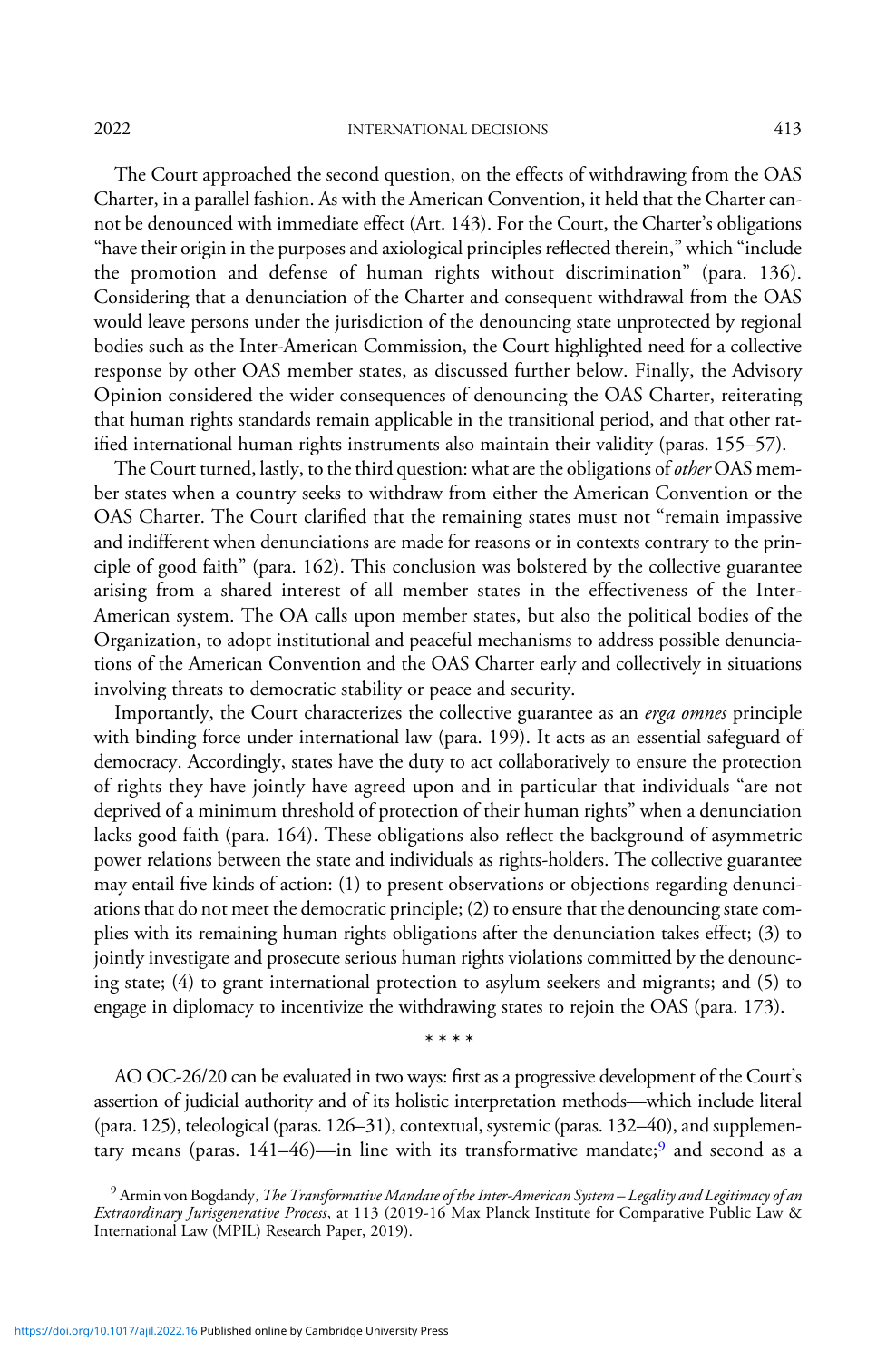milestone in the principles governing denunciations within the Inter-American system. On the one hand, OC-26/20 is noteworthy for what it reflects about the Court's view of its advisory jurisdiction as a hermeneutic approach that creates multilateral effects for all member states in the system. On the other hand, the Court's interpretation of the effects of a denunciation represents a temporal, contextual, and material innovation in international human rights law. Arguably, the validity and legitimacy of the democratic principle lies at the heart of these interpretive moves.

First, OC-26/20 reaffirms the Court's prior jurisprudence on treaty interpretation, which encompasses several distinctive features. Most notably, human rights treaties are living instruments and lex specialis. The Court also draws on Articles 31 and 32 of the Vienna Convention on the Law of Treaties (VCLT), which implies an application of "the general rule of interpretation of international treaties of a customary nature"and "the simultaneous application of good faith, the ordinary meaning of the terms used in the treaty in question, their context, and the object and purpose of the treaty" (para. 41). The Court further grounds its interpretation in Article 29 of the American Convention, which establishes that no provision of the treaty may be interpreted as allowing any state party, group, or individual to suppress the enjoyment and exercise of the rights and freedoms recognized in the Convention or to limit them to a greater extent than is provided for therein.

Second, the IACtHR reaffirms its capacious understanding of its interpretative authority. In particular, the Court explains that its advisory opinions constitute "authorized interpretations" of legal principles that hence "form part of the applicable corpus iuris" and "set parameters for the effective fulfilment of the human rights obligations" (para. 91). This idea can be derived from the obligation of states parties to adopt the authoritative interpretation of its competent organ, according to VCLT Articles 31 and 32.<sup>10</sup> The IACtHR thus posits that there are "legal effects" through its advisory opinions (para. 92), with the aim of preventing human rights violations. This question is controversial among scholars; some voices suggest that advisory opinions can have binding legal effects<sup>11</sup> while others disagree.<sup>12</sup>

At the same time, the Court's advisory jurisprudence has a multilateral foundation. All member states may submit comments and participate in the public hearings.<sup>13</sup> The Court also solicits and cites a wide array of comments and *amicus curiae* submissions, which offer a diverse array of normative frameworks applicable to the respective questions addressed and form a multilateral base for the Court's interpretation.<sup>14</sup>

<sup>10</sup> Daniela Salazar Marín, Ana Isabel Cobo Ordóñez, Camila Cruz García, Mateo Guevara Ruales & María Paula Mesías Vela, La fuerza vinculante de las Opiniones Consultivas de la Corte Interamericana de Derechos Humanos a la luz del derecho y la justicia constitucional en Ecuador, 32 FORO REVISTA DE DERECHO 123 (2019); Cavagnaro Burgos, Gabriela Anais, Jijón Vera & Sara Cristina, ¿*Son vinculantes las opiniones consultivas que emite la Corte Interamericana de Derechos Humanos?* (Universidad Católica de Santiago de Guayaquil, Feb. 10, 2020), available at [http://repositorio.ucsg.edu.ec/handle/3317/14488;](http://repositorio.ucsg.edu.ec/handle/3317/14488) Juan Carlos Hitters, ¿Son vinculantes los pronunciamientos de la Comisión y de la Corte Interamericana de Derechos Humanos?, 10 REVISTA<br>IBEROAMERICANA DE DERECHO PROCESAL CONSTITUCIONAL 149 (2008).

<sup>11</sup> See also Pedro Nikken, La función consultiva de la Corte Interamericana de Derechos Humanos, in El SISTEMA INTERAMERICANO DE PROTECCIÓN DE LOS DERECHOS HUMANOS EN EL UMBRAL DEL SIGLO XXI (Antônio Augusto Cançado Trindade, et al. eds., 2003).

 $^{12}$  For a discussion, see Eduardo Vio Grossi. *La naturaleza no vinculante de las opiniones consultivas de la Corte interamericana de derechos humanos*, 2 Revistra JURÍDICA DIGITAL UANDES 200 (2018).

<sup>13</sup> Advisory Opinion OC-15/97 Inter-Am. Ct. H.R. (ser. A) No. 15, para. 26 (Nov. 14, 1997).<br><sup>14</sup> For Advisory Opinion OC-26/20 (Nov. 9, 2020), written observations were presented by Bolivia, Brazil, Colombia, Honduras, Mexico, Nicaragua, Panama, and the United States, as well as by the Inter-American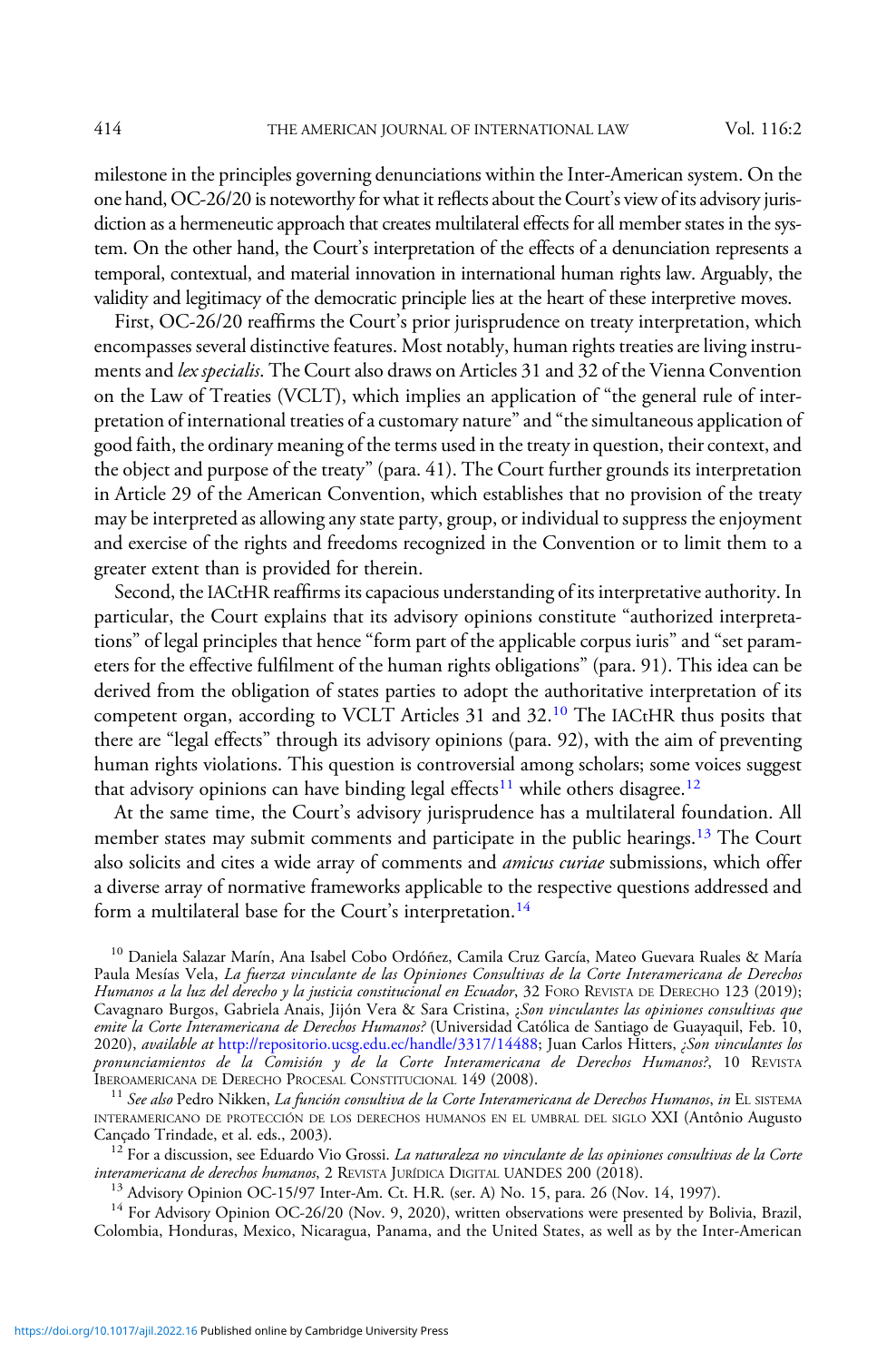With respect to denunciations, AO OC-26/20 breaks new ground by elaborating three parameters of the collective guarantee mechanism: (1) a *temporal* parameter, demarcating the transition period following any denunciation, of one year after notification (for the American Convention) and two years (for the OAS Charter);<sup>15</sup> (2) a *material* parameter, which refers to the purpose of denunciation and seeks, in particular, to establish a guiding framework for collaborative action on behalf of member states to prevent regression of human rights protections; and (3) a *contextual* parameter, which derives from the Court's identification of six examples of denunciations whose legality is questionable and might lack of good faith.

Finally, the OC-26/20 offers a notable contribution to the democratic principle, which operates as a "guiding principle and an interpretative guideline" enshrined in Articles 29, 30, and 32 of the American Convention and is reinforced by the Inter-American Democratic Charter (IADC) (para. 72). The democratic principle includes the "division of powers and the proper functioning of the democratic institutions of the states parties within the framework of the rule of law" and is "based more broadly on the progressive development of the inter-American system" (id.). The principle hence provides an orientation to the type of political order which is "no longer solely a matter of domestic, internal or exclusive jurisdiction" and constitutes an "in the Americas is an international legal obligation"  $(id)$ .

As the AO further reminds us, there is an "indissoluble link between democracy and full respect for human rights and freedoms" (para. 139). Building on these pillars, the Court's holistic reading of the OAS Charter, the American Declaration of the Rights and Duties of Man, the Convention, and the Inter-American Democratic Charter, reclaims the centrality of the collective guarantee mechanism to respond to denunciations "that do not withstand scrutiny in light of the democratic principle" (para. 71), to protect the integrity of the American Convention and other human rights treaties. The opinion thus furthers the IACtHR's ongoing project of striving to achieving "a set of higher common values [which are] centered around the protection of the human person."<sup>16</sup>

The IACtHR's reliance on the democratic principle demands the application of an "Inter-American democratic test,"<sup>17</sup> in the case of denunciation. This democratic test is derived from the IADC and establishes the "essential elements" and "fundamental components" of representative democracy (Arts. 3–4) and the double conditionality between democracy and human rights (Arts. 7–8), all in close interrelation with the economic and social dimension (Arts. 11–13). The essential elements of representative democracy include respect for human rights and fundamental freedoms, access to power and its exercise subject to the rule of law, the holding of periodic, free, fair elections based on universal and secret suffrage as an expression of the sovereignty of the people, the pluralistic system of political parties and organizations, and the separation and independence of the branches of government (Art. 3). Likewise, the fundamental components of the exercise of democracy (Art. 4) are transparency in

<sup>16</sup> *Case of Ivcher-Bronstein v. Peru, supra* note 1, para. 42.<br><sup>17</sup> For the concept of this democratic test, see MARIELA MORALES ANTONIAZZI, PROTECCIÓN SUPRANACIONAL DE LA DEMOCRACIA EN SURAMÉRICA: UN ESTUDIO SOBRE EL ACERVO DEL IUS CONSTITUTIONALE COMMUNE (2015).

Commission on Human Rights. Further, forty-nine *amicus curiae* were presented. Virtual hearings took place in<br>June 2020; thirty interventions were delivered.

 $15$  See paragraph 42 for specifications on the referential time frame from the moment a state expresses its intention to denounce until the state has fulfilled its obligations to disengage from the OAS.